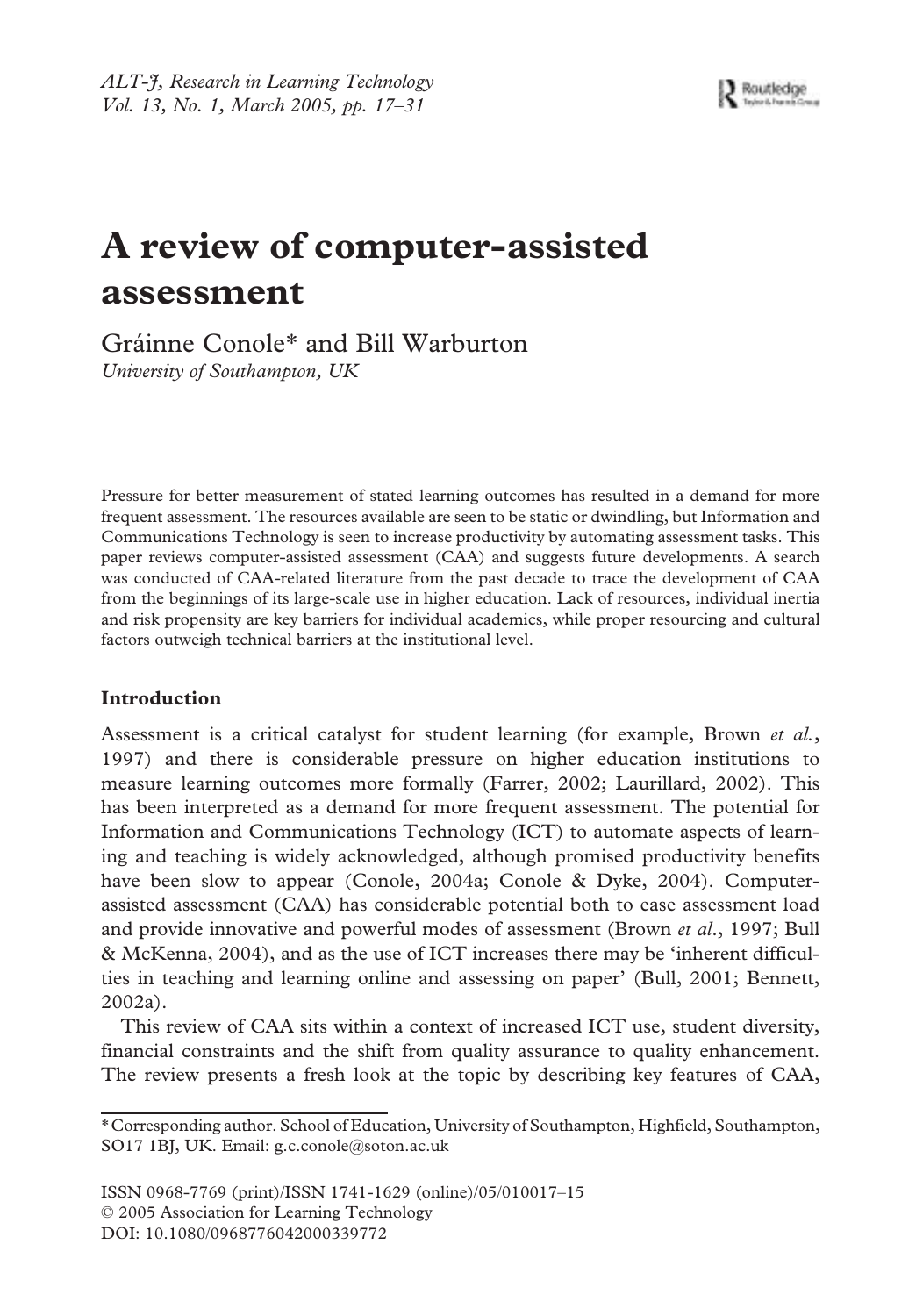identifying issues and highlighting potential areas for research. It describes progress made in identifying and addressing critical factors associated with implementing CAA.

# **CAA in context**

The shift towards online testing is well documented (for example, Bennett, 2002a) and different forms of CAA are illustrated in Figure 1. Bull and McKenna recently defined CAA as 'the use of computers for assessing student learning' (2004). Computer-based assessment involves a computer program marking answers that were entered directly into a computer, whereas optical mark reading uses a computer to mark scripts originally composed on paper. Portfolio collection is the use of a computer to collect scripts or written work. Computer-based assessment can be subdivided into stand-alone applications that only require a single computer, applications that work on private networks and those that are designed to be delivered across public networks such as the web (online assessment).

Six ways in which the strategic application of a learning technology such as CAA may add value to the efficiency and effectiveness of the learning process have been identified, along with six factors that may adversely influence it (ALT, 2003). The issues around CAA are similar to those identified for other learning technologies in terms of design and delivery and associated support needs (Seale, 2003). CAA has obvious similarities with the development of Managed Learning Environments in terms of the encountered difficulty of institutional implementation and wide-scale



Figure 1. Different types of CAA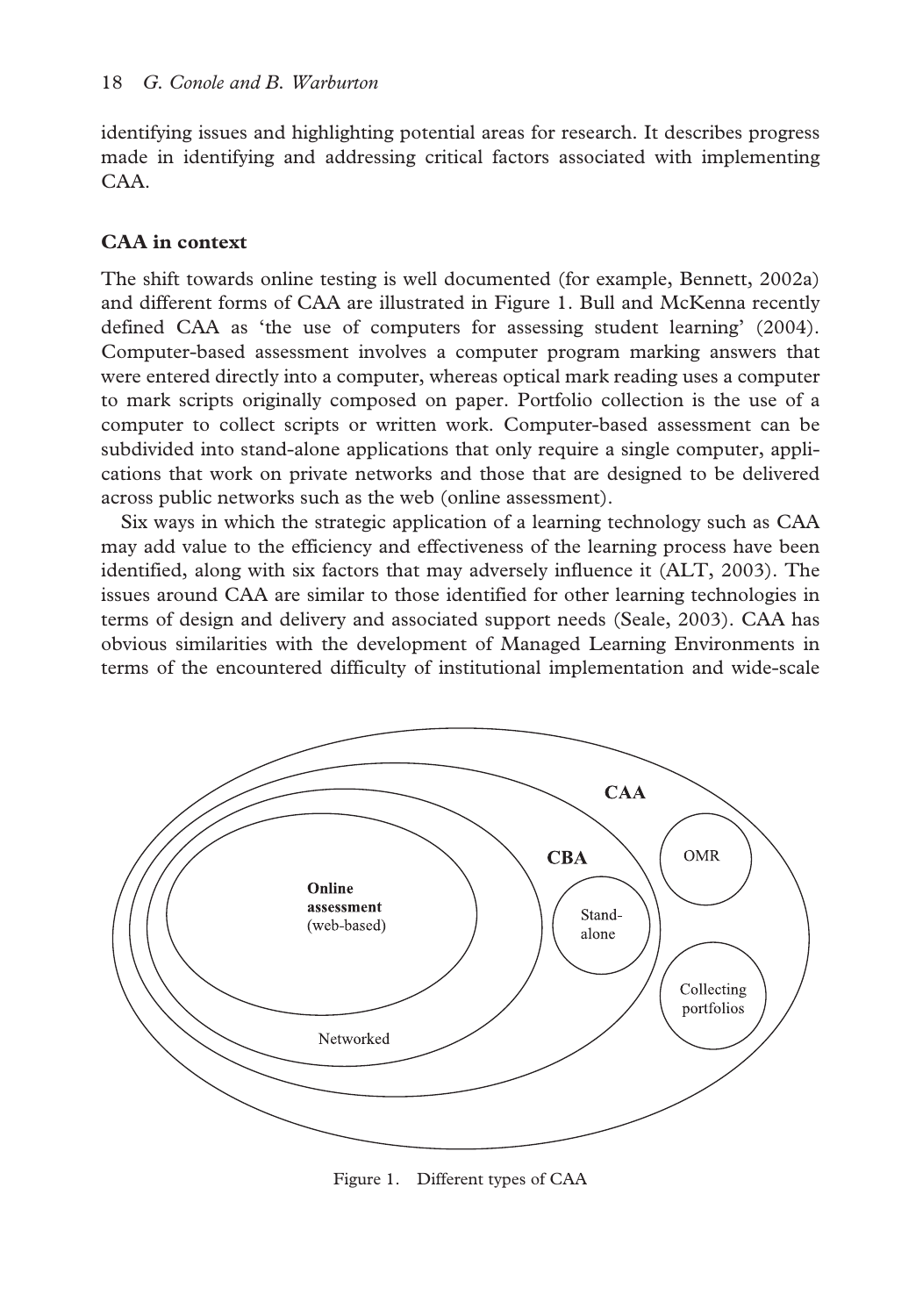use (Sommerlad *et al*., 1999). However, CAA differs from other learning technologies in that the stakes are much higher, particularly where it is used for examinations (QAA, 1998).

Students are perceived as increasingly litigious (Baty, 2004), and the clear scoring schemes of objective tests open the results of CAA tests to scrutiny that can render deficits in practice, apparently highlighting the need for risk analysis and management strategies (Zakrzewski & Steven, 2000).

## **Methodology**

A search was conducted of CAA-related literature from the past decade to trace its development from the beginnings of large-scale use. Criteria for inclusion were direct or indirect reference to the implementation or evaluation of large-scale CAA. Some earlier material was also included because it forms the foundation of the literature. Search keywords were fed into electronic literature indexes, catalogues and search engines. The review is presented as a narrative tracing the progress made in identifying critical factors associated with implementing CAA and in overcoming operational and cultural barriers. The paper considers the findings from the literature in terms of CAA developments, exploring research activities around the design, delivery and analysis of online assessments. It identifies barriers and enablers to the uptake of CAA and considers emergent patterns of uptake as well as the associated implementation issues.

#### **Categorising assessment**

A multiple choice item consists of four elements: the stem of the question, options, correct responses and distractors (Figure 2). Tests are collections of subject-specific items, possibly drawn from item banks (Sclater, 2004). There are a variety of different question types (e.g. multiple choice, multiple response, hotspot, matching, ranking, drag and drop, multiple steps and open ended) and feedback mechanisms (including automatic feedback in objective testing, model answers, annotated test, or mixed mode with intervention from the teacher).

Assessment can be categorised as either summative (administered for grading purposes) or formative (to give feedback to assist the learning process). Diagnostic assessment is used by tutors to determine students' prior knowledge, and selfassessment is where students reflect on their understanding (O'Reilly & Morgan, 1999; Bull & McKenna, 2004). Other categorisations include formal/informal (invigilated or not) and final/continuous (at the end of a course or throughout). Sclater and Howie distinguish six different applications of CAA: 'credit bearing' or high-stakes summative tests, continuous assessment, authenticated or anonymous self-assessment, and diagnostic tests that evaluate the student's knowledge before the course to assess the effectiveness of the teaching (Sclater & Howie, 2003).

Six kinds of cognitive learning outcomes are distinguishable according to Bloom *et al.*'s (1956) taxonomy: knowledge recall is at the most fundamental level, rising through comprehension, application, analysis, synthesis and evaluation. Others have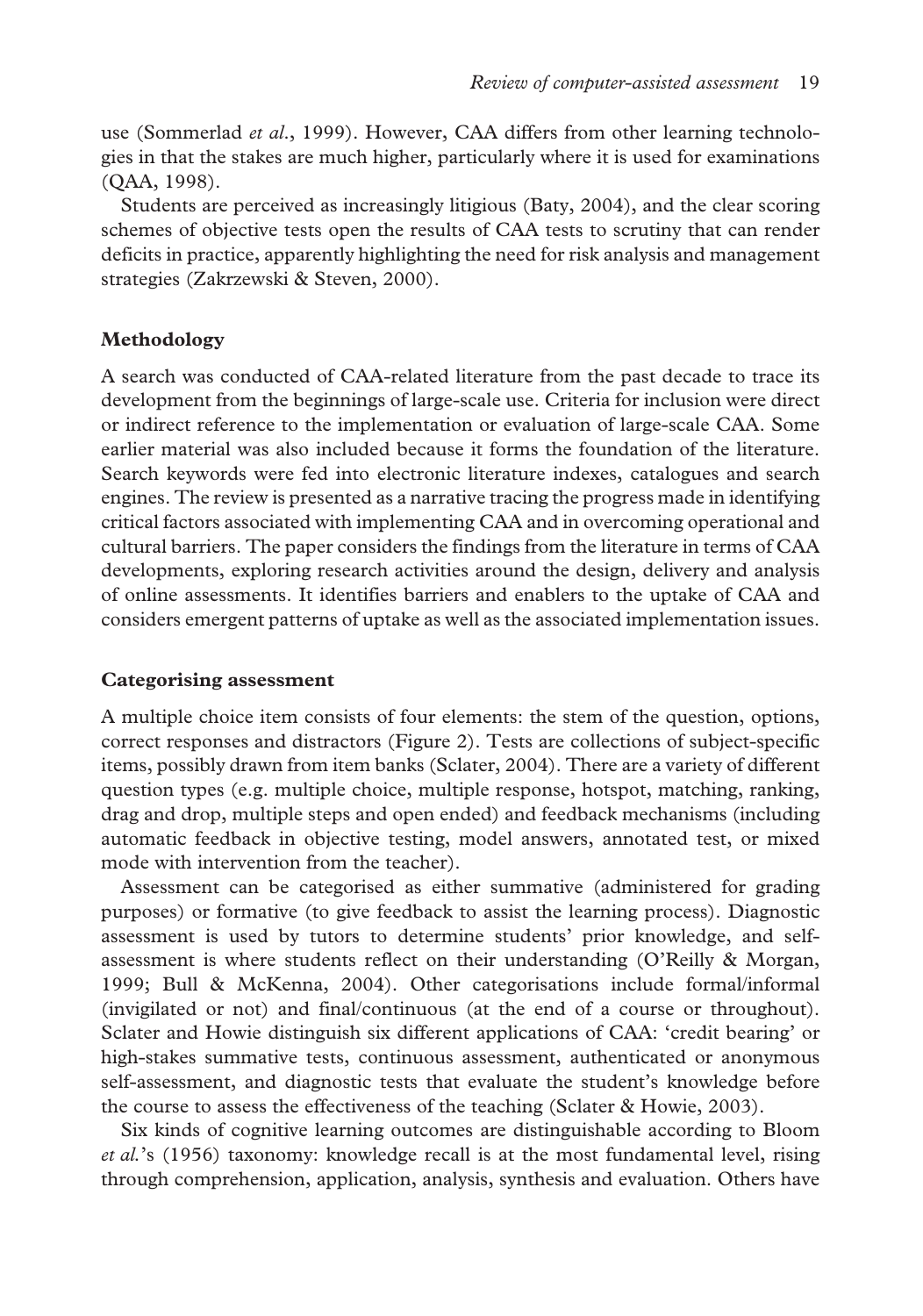

Figure 2. Test selection from an item bank

extended or adapted this (Krathwohl *et al*., 1964; Imrie, 1995; Anderson *et al*., 2001). Although tutors in higher education assess the full range of outcomes (Miller *et al*., 1998, p. 56), it is the view of many that higher education should specialise in developing the highest level skills; for example, evaluative ('critical') skills (Barnett, 1997).

Outcomes at the lower end of Bloom's taxonomy are traditionally assessed on a convergent basis (i.e. only one 'correct' answer), while higher-order outcomes are most readily assessed divergently (a range of informed responses and analyses is permissible) (McAlpine, 2002a). Convergent assessments can be readily constructed using objective items, but divergent assessment has traditionally relied on longer written answers or essays, the automated marking of which presents real challenges (for example, Mason & Grove-Stephensen, 2002).

#### **Current research and development activities**

Bull and McKenna (2004) provide a valuable overview of CAA, McAlpine (2002a) outlines the basic principles of assessment and Mills *et al*. (2002) describe some of the current research directions.

CAA research and development activities can be grouped into three areas. The first centres on design, ranging from the development of individual items through to the specification of full CAA systems. The second is concerned with implementation and delivery. The third focuses on analysis, test scoring and the development of appropriate reporting systems.

## **Design**

#### *Item development*

CAA allows for more complex item types compared with paper-based assessments, including the use of audiovisual materials and more complex interactions between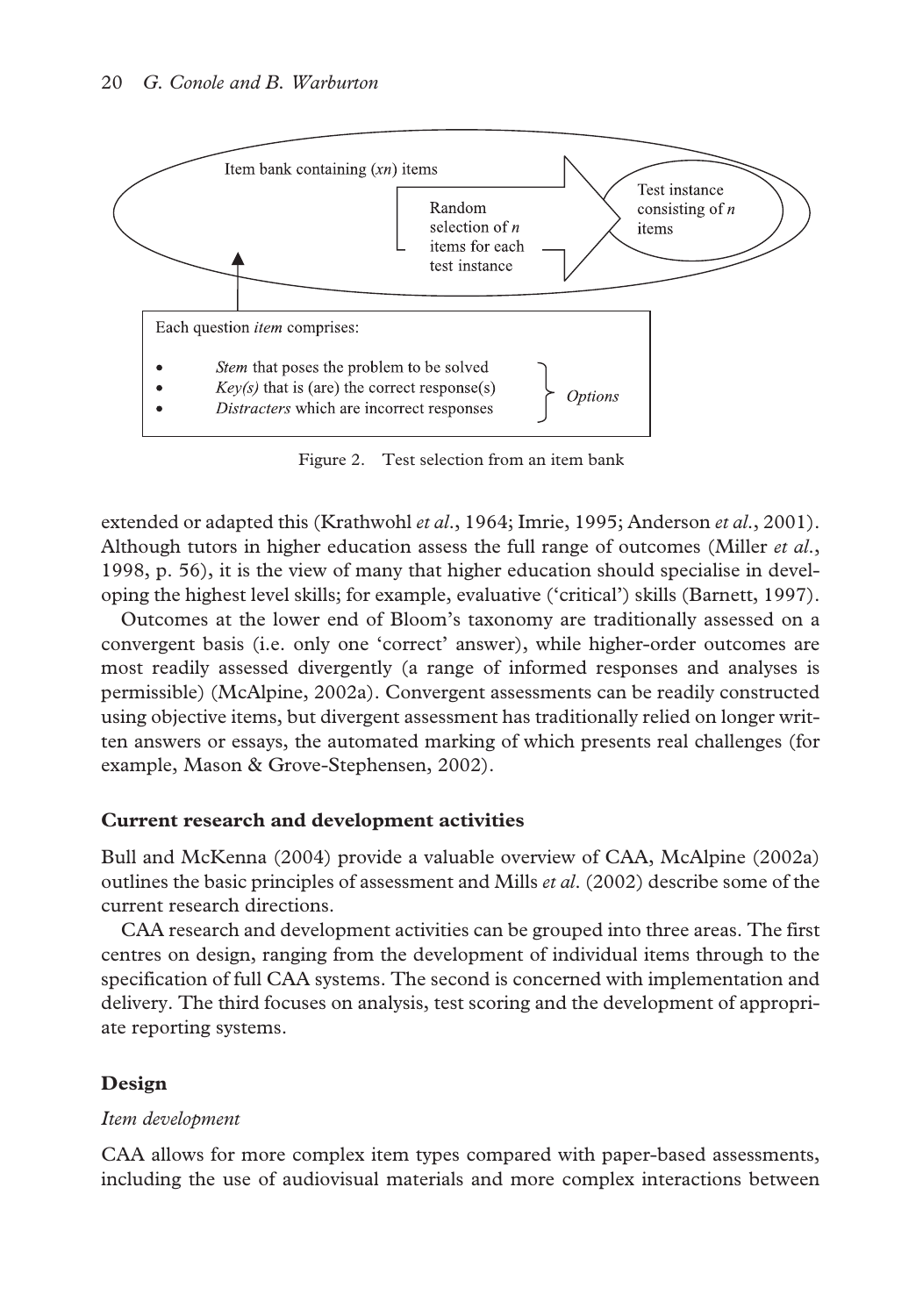learner and computer. One finding from the literature is that direct translation of paper-based assessments into online assessments is inappropriate; there is a need to revisit question formulation, reflecting on what it is intended to test. The process of creating CAA questions therefore raises fundamental issues about the nature of paper-based questions as well. The use of steps for some kinds of questions (for example in mathematics) has also proved valuable in terms of enabling teachers and researchers to get a better understanding of the student learning experience and how they tackle questions (Ashton *et al.*, 2003). This raises important issues about how CAA software systems record and report on student interactions. The reporting mechanisms available within CAA systems provide richer data about the students than were available from paper-based assessments. Thus the development of online assessments has important pedagogical implications.

The format of an assessment affects validity, reliability and student performance. Paper and online assessments may differ in several respects. Studies have compared paper-based assessments with computer-based assessments to explore this (for example, Ward *et al*., 1980; Outtz, 1998; Fiddes *et al*., 2002). In particular, the Pass-IT project has conducted a large-scale study of schools and colleges in Scotland, across a range of subject areas and levels (Ashton *et al*., 2003, 2004). Findings vary according to the item type, subject area and level. Potential causes of mode effect include the attributes of the examinees, the nature of the items, item ordering, local item dependency and the test-taking experience of the student. Additionally there may be cognitive differences and different test-taking strategies adopted for each mode. Understanding these issues is important for developing strategies for item development as well as to produce guidelines for developing appropriate administrative procedures or statistically adjusting item parameters.

In contrast to marking essays, marking objective test scripts is a simple repetitive task and researchers are exploring methods of automating assessment. Objective testing is now well established in the United States and elsewhere for standardised testing in schools, colleges, professional entrance examinations and for psychological testing (Bennett, 2002b; Hambrick, 2002).

The limitations of item types are an ongoing issue. A major concern related to the nature of objective tests is whether multiple choice questions (MCQs) are really suitable for assessing higher-order learning outcomes in higher education students (Pritchett, 1999; Davies, 2002), and this is reflected in the opinions of both academics and quality assurance staff (Bull, 1999; Warburton & Conole, 2003). The most optimistic view is that item-based testing may be appropriate for examining the full range of learning outcomes in undergraduates and postgraduates, *provided* sufficient care is taken in their construction (Farthing & McPhee, 1999; Duke-Williams & King, 2001). MCQs and multiple response questions are still the most frequently used question types (Boyle *et al*., 2002; Warburton & Conole, 2003) but there is steady pressure for the use of 'more sophisticated' question types (Davies, 2001).

Work is also being conducted on the development of computer-generated items (Mills *et al*., 2002). This includes the development of item templates precise enough to enable the computer to generate parallel items that do not need to be individually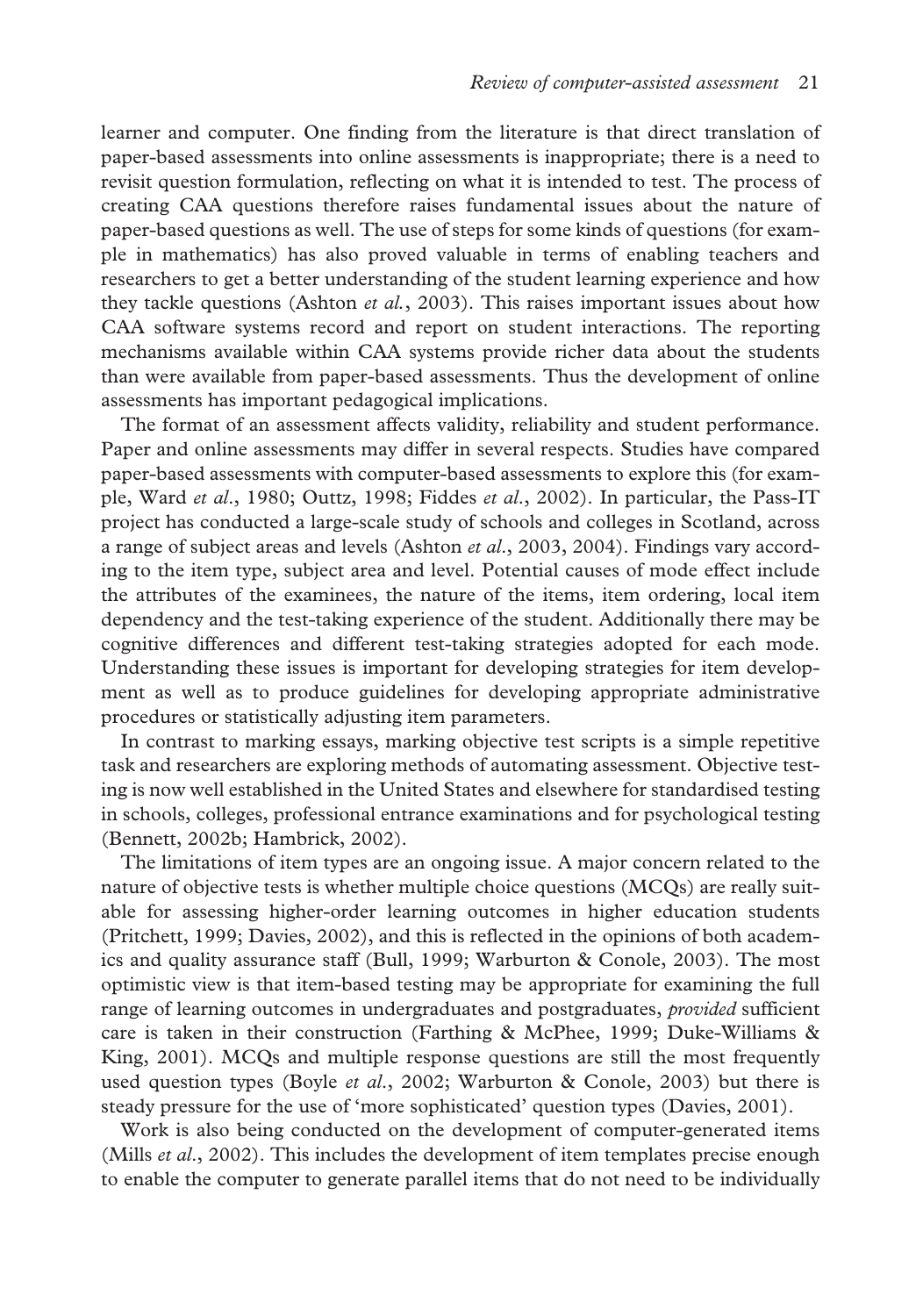calibrated. Research suggests that some subject areas are easier to replicate than others—lower-level mathematics, for example, in comparison with higher-level content domain areas.

# *Item banks*

Item banks are collections of questions, often produced collaboratively across a subject domain that can be grouped according to difficulty, the type of skill or topic. Sclater and colleagues have recently conducted a detailed review of item bank developments within the United Kingdom (Sclater, 2004), covering metadata, security, access and authentication and legal issues. Sclater positions item banks as the crucial driver of CAA, and McAlpine (2002b) argues for the routine adoption of item banks as a means of countering challenges from students about fairness, validity, security or quality assurance. Other researchers have looked at setting up, maintaining and adapting item banks (Mills *et al*., 2002). Security issues are particularly important with high-stakes assessments; use of larger pools is one strategy that can help deter cheating. Controlling item exposure and maintaining the security of item banks is likely to continue to be an active area of research and development.

# *Computer-adaptive testing*

Objective items' ability to explore the limits of a participant's ability is developed by computer-adaptive testing (CAT). CAT involves issuing questions of a difficulty level that depends on the test-taker's previous responses. If a question is answered correctly, the estimate of his/her ability is raised and a more difficult question is presented, and *vice versa*, giving the potential to test a wide range of student ability concisely. For instance, Lilley and Barker (2003) constructed a database of 119 peerreviewed items and gave both 'traditional' (non-adaptive) and CAT tests to 133 students drawing on Item Response Theory as a model. Students' results from the CAT test correlated well with their results from the traditional version and they did not find the CAT test unfair. Because CAT items are written to test particular levels of ability, they have the potential to deliver more accurate and reliable results than traditional tests.

# *CAA software systems*

CAA software tools vary in how they support the design, delivery and analysis of online assessments and differ in cost, flexibility and scalability. The TOIA system provides a range of tools for managing and reporting on the assessment process and has produced a free Question and Test Interoperability (QTI)-compliant system (TOIA, 2004). TRIADS delivers different question styles in a variety of modes to facilitate the testing of higher order learning skills (McKenzie *et al*., 2002). Commercial tools, like Perception (Question Mark Computing Ltd, 2004), represent considerable investments in terms of initial outlay and maintenance agreements. CAA systems vary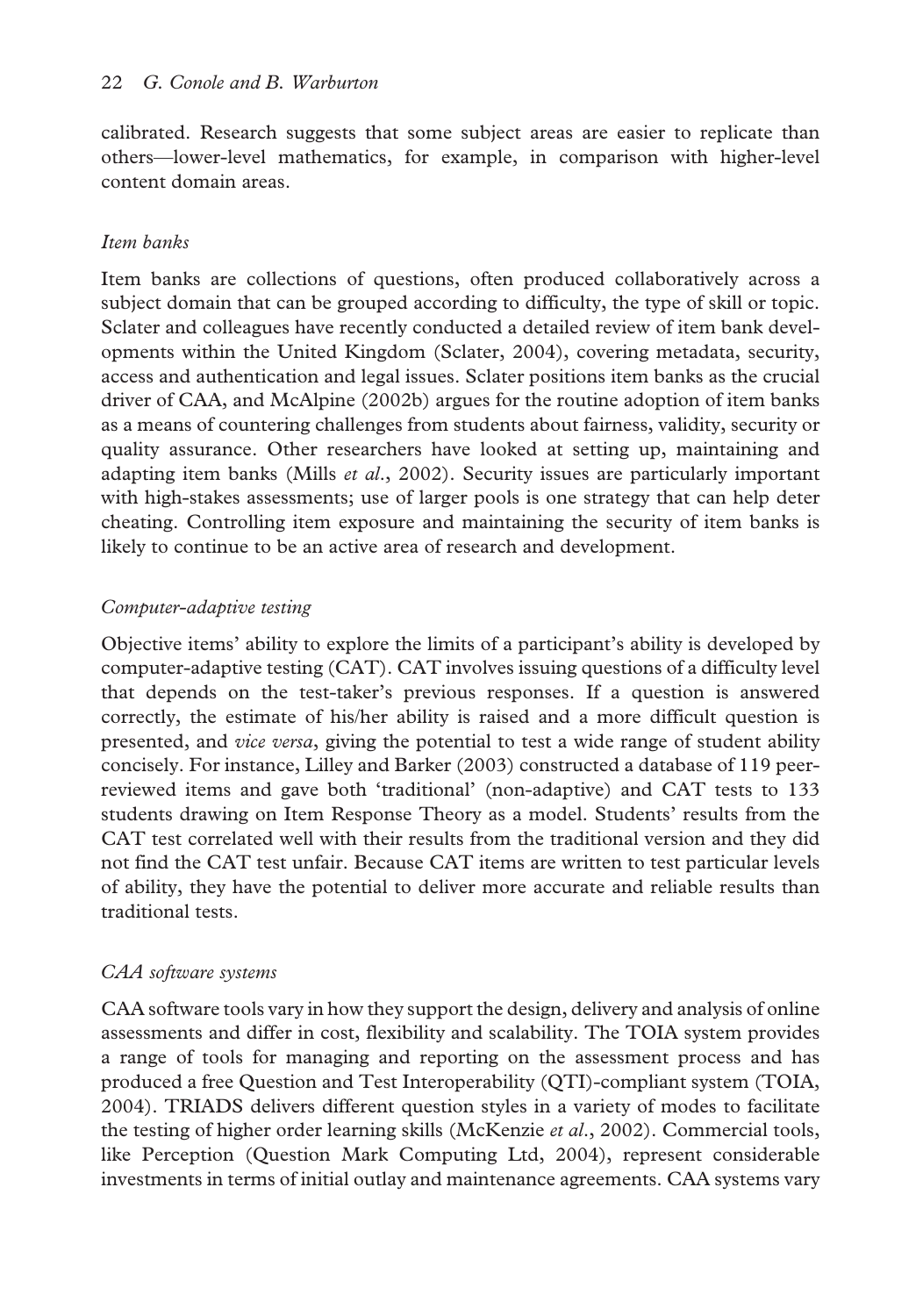widely in the number of question types supported and in the control administrators have in scheduling assessments. For example, Perception supports 18 objective item types, TOIA nine (although the commercial version has more) and Blackboard six. Assessment tools in Virtual Learning Environments tend to be less sophisticated but have proved important in getting practitioners using CAA. More costly systems tend to be sold on the basis of commensurate scalability and flexibility with dedicated support; however, scalability is still problematic (Danson *et al*., 2001; Cosemans *et al*., 2002; Stevenson *et al*., 2002; Harwood, 2004). Software also varies in the number of assessments that can be taken simultaneously (Question Mark Computing Ltd, 2004).

The earliest CAA systems were stand-alone applications, whereas current systems are either connected by a private network or are delivered by browser. Although most CAA assessments are still constructed from MCQs (Warburton & Conole, 2003) there have long been demands for more flexible question types, including those that might be difficult or impossible to rendered on paper (Bull & Hesketh, 2001; Davies, 2001; Bennett, 2002b). This is reflected in the increasing number of question types supported by CAA software, including 'new' question types. It is clearly in the interests of vendors to maximise the number of item types supported by their product. This is seen by users as an important metric of flexibility and a means by which vendors differentiate themselves from their competitors, although many are simply elaborations of basic question types, which makes it difficult to compare CAA products (Paterson, 2002).

#### *Interoperability*

Interoperability is important for transferring questions between systems. Practitioners are using different ICT tools to support their teaching, and hence may want to design questions within one tool and deliver tests in another. One contentious issue is whether current CAA systems are truly interoperable (Sclater *et al*., 2002).

Lay and Sclater (2001) identify two more reasons for interoperability. First, whether the item banks will be accessible when current CAA systems are no longer in use, and second whether student assessment data can be transferred to institutional student records system. Another important driver for interoperability is to preserve users' investments in existing questions and tests when moving between institutions or to different CAA systems. The IMS (2003) Consortium's QTI specification is a valuable starting point, but clearly there is a need for further work (Sclater *et al*., 2002; Sclater & Howie, 2003).

#### **Delivery**

#### *Compliance with published standards for CAA practice*

The recent code of practice for the use of information technology in the delivery of assessments (BS 7988: 2002) acknowledges that increased use of CAA 'has raised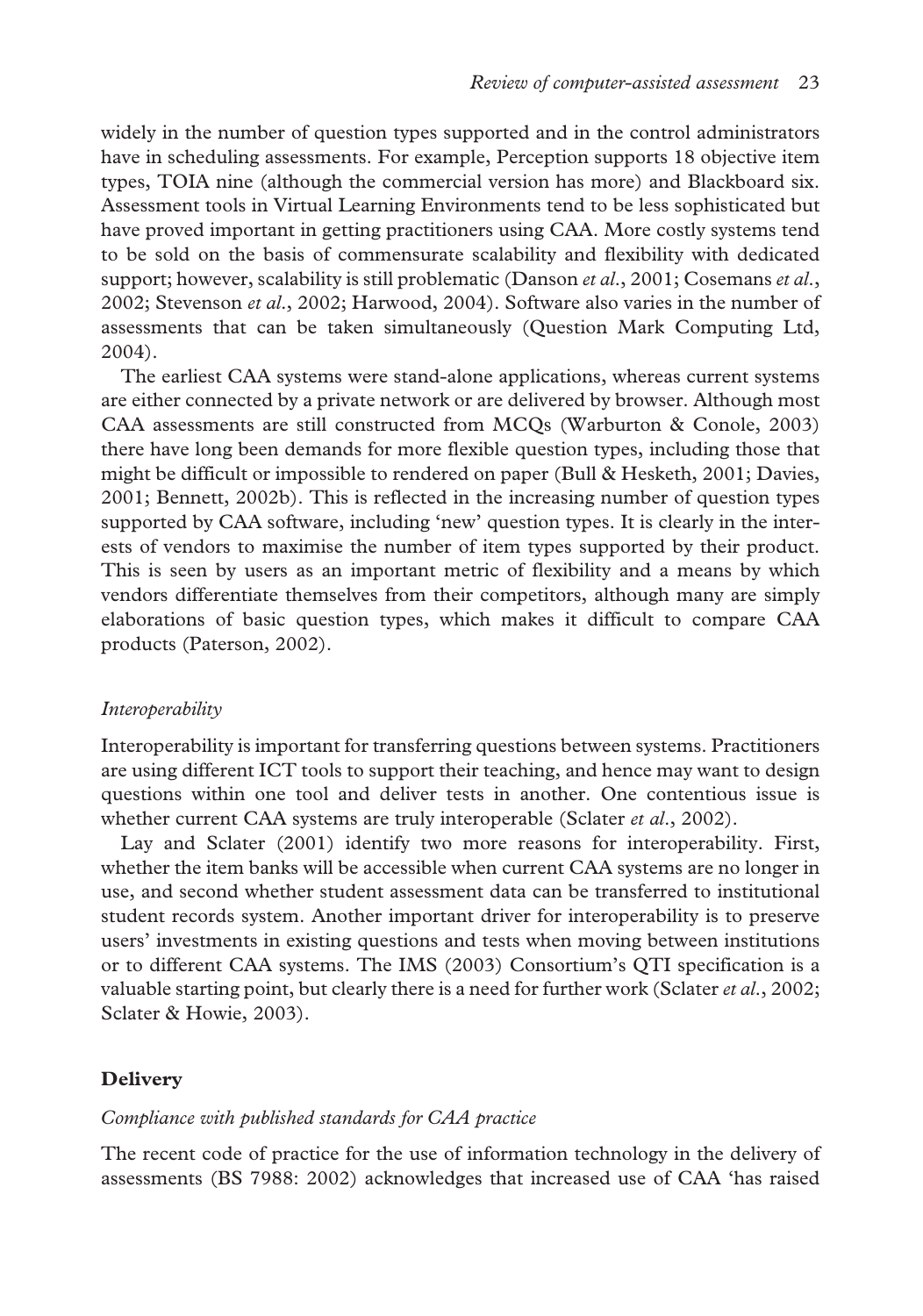issues about the security and fairness of IT-delivered assessments, as well as resulting in a wide range of different practices' (BSI, 2002, p. 11). It aims to enhance the status of CAA and encourage use by demonstrating its fairness, security, authenticity and validity. However, the code's focus on the delivery of CAA tests could lead to the relative neglect of earlier stages in the preparation and quality assurance of assessments. As Boyle and O'Hare (2003, p. 72) contend, 'A poor assessment, delivered appropriately, would [still] conform to BS'. They identified the American Educational Research Association (2003) *Standards for Educational and Psychological Testing*, the Association of Test Publishers *Guidelines for Computer-based Testing* and the Scottish Qualifications Authority (2003) *Guidelines for Online Assessment in Further Education* as better guides to practice.

#### *Scaling up CAA*

An obstacle to the uptake of CAA is that it is often implemented by individuals on an *ad hoc* basis with no overarching strategy or institutional IT infrastructure. This may delay or prevent embedding (Bull, 2001; Boyle & O'Hare, 2003). Bull asserts that 'Retooling is a challenge which impacts on research and development, requiring a high level of resourcing for academic and support staff in order to maintain pace with technological and software developments' (2001, p. 11). The risks of small-scale development include practitioner isolation and under-funding, although possible benefits include practitioners being in control of the process (Kennedy, 1998). Higher education institutions that are implementing CAA centrally encounter risks and benefits on a different scale (Danson *et al*., 2001; Cosemans *et al*., 2002; Warburton & Harwood, 2004). Scaling up for full-scale institutional deployment covers every possible use and seems likely to depend more upon the resolution of cultural than technical issues. Bull (2001, p. 11) points out that 'the organisational and pedagogical issues and challenges surrounding the take-up of CAA often outweigh the technical limitations of software and hardware.' This finding is mirrored in the issues associated with the uptake of other learning technologies (for example, Seale, 2004).

For individual practitioners, concerns about risks are likely to continue (Harwood & Warburton, 2004). While operational barriers might be overcome with incremental advances in technology, cultural obstacles are proving more durable.

#### *Critical factors governing the uptake of CAA*

Traditional assessment practices are now reasonably well understood. Even so, not all traditional assessments run smoothly (for example, Goddard, 2002). Many barriers and enablers for traditional assessment are also relevant to CAA. The emergence of CAA has forced the re-examination of these dormant issues in traditional practice. An argument for establishing good CAA practice at an institutional level is that it triggers the re-examination of assessment practice generally (Bull & McKenna, 2004).

Several approaches have been taken to identifying factors governing uptake. Stephens and Mascia conducted the first UK survey of CAA use in 1995 using a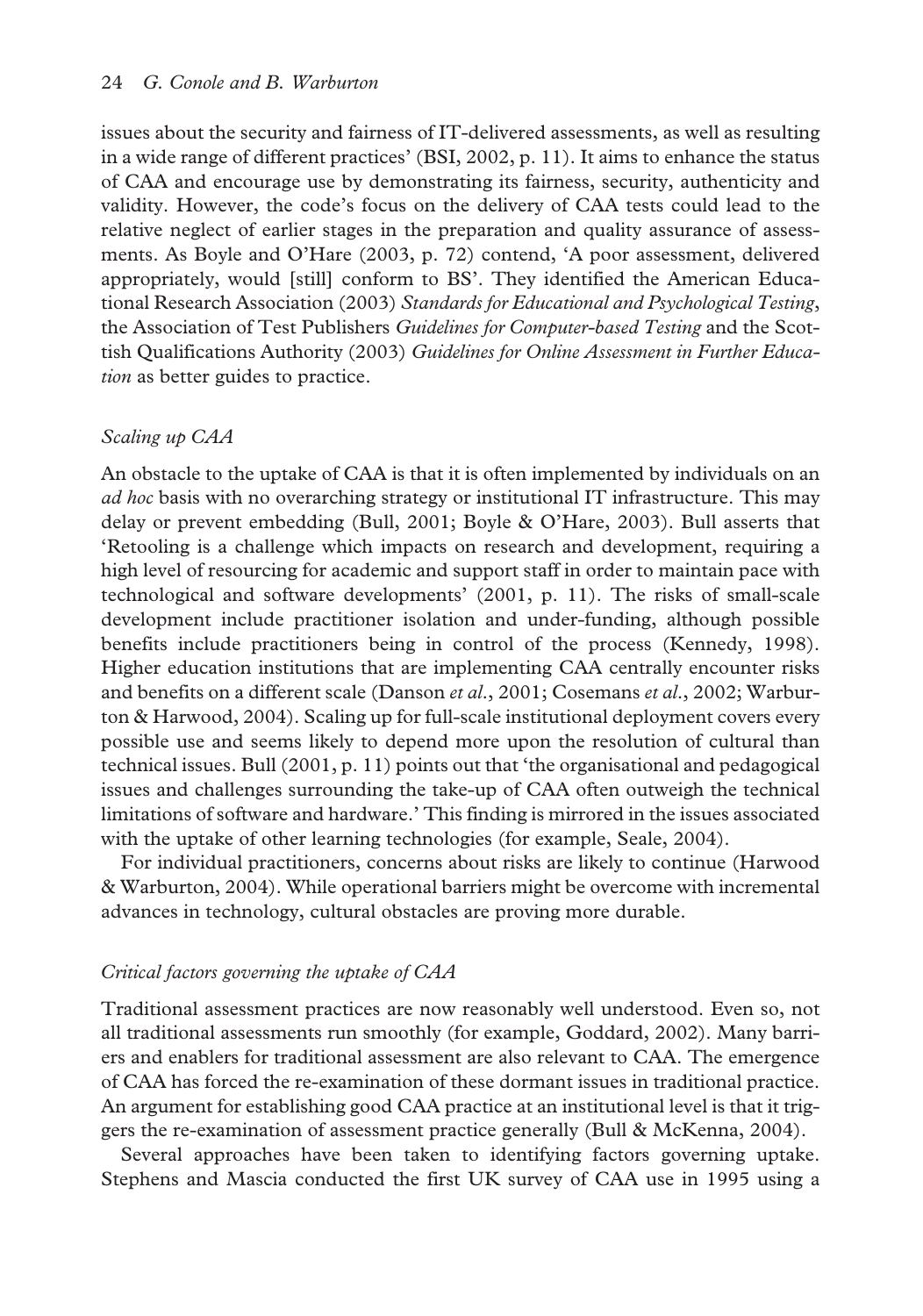10-item questionnaire that attracted 445 responses. They identified the need for institutional support (training and resourcing), allowing time to develop CAA tests, making CAA a fully integrated part of existing assessment procedures (rather than an afterthought) and subject-related dependencies. Important operational factors were familiarisation with the tools, well-planned procedures that addressed security and reliability issues, and involvement of support staff (Stephens & Mascia, 1997).

Four years later the CAA Centre conducted a national survey of higher education that focussed on use and attitudes. The survey built on that of Stephens and Mascia (Bull, 1999) but had over twice as many items, many of which were multi-part. It attracted more than 750 responses from academics, quality assurance staff and staff developers (McKenna, 2001). Warburton and Conole (2003) piloted an adapted, online version of the 1999 survey, which received 50 responses, mostly from academic CAA enthusiasts.

The greatest institutional barrier was seen to be cost both in terms of personal time and the expense of commercial software. Unrealistic expectations coupled with inherent conservatism, and lack of technical and pedagogic support were also cited. Respondents were less concerned with Managed Learning Environment integration, security or copyright issues. Another obstacle was the perceived steep learning curve associated with the technology and constructing specialised CAA question types. Of particular concern was the difficulty of constructing objective items that reliably assess higher-learning outcomes (cf. Boyle  $\& O'$ Hare, 2003). There was a perceived credibility gap between what CAA proponents promise and what respondents thought could be delivered; lack of support, cultural resistance and technophobia were cited less often. Related issues about usability, academics working in isolation and individual inertia were also raised. Subject-specific shared question banks and the value of exemplars were cited as important drivers for the large-scale uptake of CAA, but the provision of 'evangelists' and adherence to institutional guidelines was thought less crucial.

Academic commitment was cited as an important enabler; faculty support for CAA seems limited; external funding is the principle way support for CAA at this level is rendered. Other important factors included the need to embed CAA within normal teaching. Effective interoperability (particularly between CAA systems and Virtual Learning Environments) and integration of multimedia were also cited. Most systems were web-based, although many respondents delivered CAA using closed networks, and a small percentage used optical mark reading. Only one-third were invigilated, and most of the summative CAA tests restricted the percentage weighting to one-third or less of the overall mark, although it was noteworthy that some tests were worth up to 100%. CAA was used to test to a range of group sizes including very large groups (more than 200 students). Subject-specific differences in the uptake of CAA were obvious (Bull, 1999; Warburton & Conole, 2003). Interestingly, Quality Assurance staff identified few enabling factors, perhaps indicating their largely negative perception of CAA (Bull, 1999; Bull & McKenna, 2000; Bull & Hesketh, 2001).

The centrality of cultural issues was evident, with 90% of barriers and 65% of enablers being identified as cultural in the 1999 survey. Hambrick's (2002) study of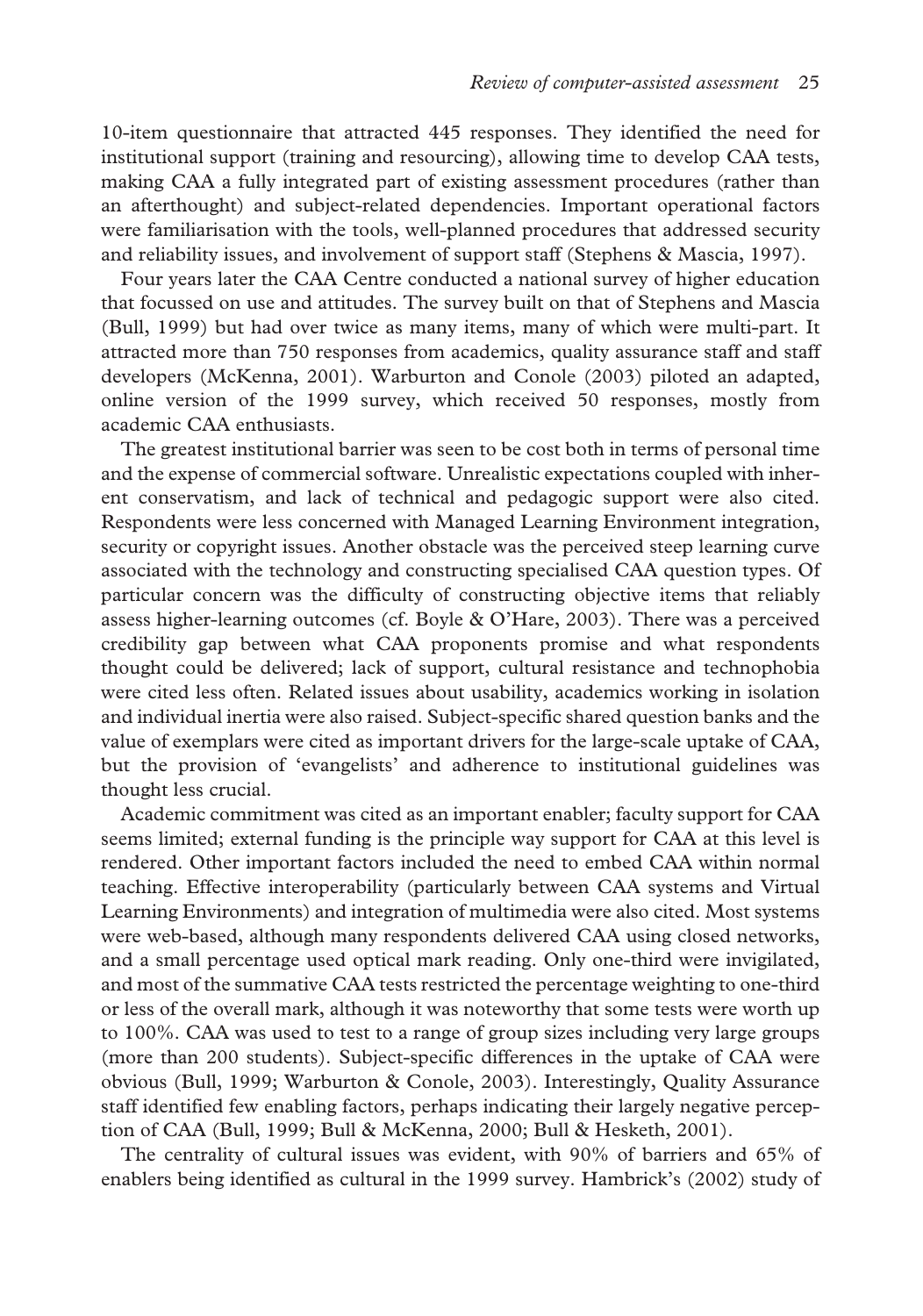large-scale applications of formal online assessment in the US K-12 school system are split equally between cultural and operational factors. Zakrzewski and Steven (2000) conducted a formal risk assessment; one-third of the factors they identified were cultural.

## **Analysis**

#### *Item analysis and scoring*

One of the benefits of CAA is the opportunity to record student interactions and analyse these to provide a richer understanding of learning. A variety of analyses can be run to assess how well individual questions or students perform. Weak items can then be eliminated or teacher strategies adapted. Automatically recorded data can be used in a variety of ways; for example, looking at the relationship between answering speed and accuracy. Care is needed, however, in interpreting results, for incorrect responses may indicate a more sophisticated understanding by the student than might at first appear; for example, incorrect use of grammar in a foreign language test might be a result of higher cognitive understanding by the student. Gitomer *et al.* (1987) found both high-ability and low-ability examinees increased their processing time for more difficult items, but that low-ability examinees spent more time on encoding the stem while high-ability examinees spent more time on subsequent processing.

Assessments need to be both valid and reliable. An advantage of CAA is that it offers consistency in marking. A range of methods are possible for scoring from simple allocation of a mark to the correct response through to varied, compound and negative scoring. Two main methods are used for item statistics, Classical Test Theory and Latent Trait Analysis (LTA) (Rasch analysis and Item Response Theory). The former is simpler and evaluates at the level of a test, whereas the latter looks at individual questions. More details on these can be found elsewhere (McAlpine, 2002c; Mills *et al*., 2002). Boyle *et al* (2002) explore the use of Classical Test Theory, Item Response Theory and Rasch analysis with a set of 25 questions used by 350 test-takers. They concluded that the present approach by many practitioners to CAA of neglecting the rigorous quality assurance of items is untenable, and that this is particularly problematic for high-stakes assessment. Boyle and O'Hare (2003) recommend that training in item construction and analysis should be obligatory for staff who are involved in developing CAA tests and that items should be peer-reviewed and trialled before use. Statistics can be used to aid curriculum design and quality control (Bull & McKenna, 2004). Feedback of this type can be motivating in terms of enabling a student to identify areas of weakness and evaluate their performance against stated learning outcomes.

Concerns about the risk of students guessing answers are addressed in two main ways: first by discounting a test's guess factor, and second by adjusting the marking scheme away from simple tariffs where 'one correct answer equals one mark' to include negative marking. Confidence-based assessment is where marks awarded for a response are predicted on a student's confidence that the correct response has been given (Davies, 2002; Gardner-Medwin & Gahan, 2003; McAlpine & Hesketh, 2003).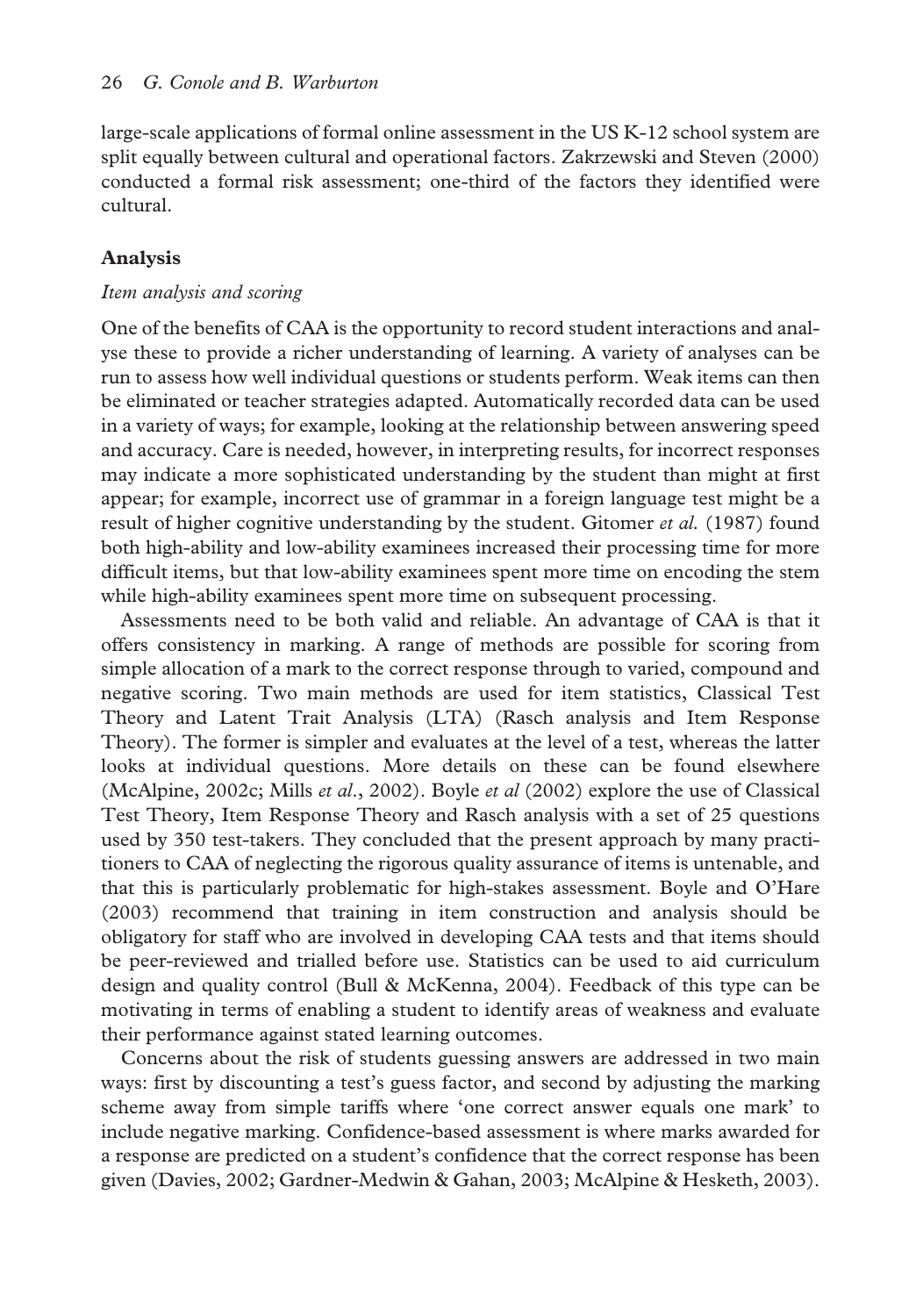Concerns about the risk of cheating in summative tests might be reduced by strategies such as providing 'blinker screens' and proper invigilation, by interleaving participants taking different tests and by randomising item and response order (BSI, 2002; Bull & McKenna, 2004; Pain & LeHeron, 2003). Other tactics include the use of item banks.

## **Future directions**

Research is still needed into understanding the differences between paper-based and online assessments across different subject areas and levels. Additionally we need to explore how this knowledge can be used to produce more effective questions and appropriate administration of tests. Greater understanding is also needed into effective question design and how this links to learning outcomes. It seems likely that CAA will continue to require specialised skills in particular for the construction of good items. Concerns about cost-benefit may be partially addressed by the integration of other technologies such as multimedia as indicated by the graphical, animated (FLASH) and open-ended JAVA item types provided by more recent CAA systems (Question Mark Computing Ltd, 2004; TOIA, 2004).

Automated essay marking may address concerns about the difficulty of assessing higher-level outcomes. However, this is not currently part of many CAA systems and requires significant resources in terms of skills and time (Christie, 2003).

In terms of system design, the pressure for greater interoperability may force the development of standards for test interoperability beyond items, and current *de facto* standards such as Questionmark Markup Language are increasingly being supplemented by the development of 'open' standards such as the IMS Consortium's QTI specification (IMS, 2003). Sclater and Howie's (2003) 'ideal' CAA system is meant to fulfil institutional needs that current 'off the shelf' commercial CAA system arguably do not. They identify 21 possible roles that a full-scale CAA system might require: six functional roles (authors, viewers and validators of questions, test authors, viewers and validators); three associated with the sale of items or assessments; three administrative roles; six associated with processing results; and three to do with delivery (test-taker, timetabler and invigilator).

#### **Conclusion**

This paper has provided a review of current activities in the design, delivery and analysis of online assessment. Many of the barriers and enablers to effective implementation mirror those found in the uptake and use of other learning technologies; however, CAA differs because it is perceived as more high risk and central to the learning and teaching process. Much of the research raises fundamental questions about the whole learning and teaching process; in particular, raising complex pedagogical questions about the role of assessment and its relationship to learning.

The role of technology and how it might impact on assessment is still in its infancy and we need to develop new models for exploring this. Similarly we need to understand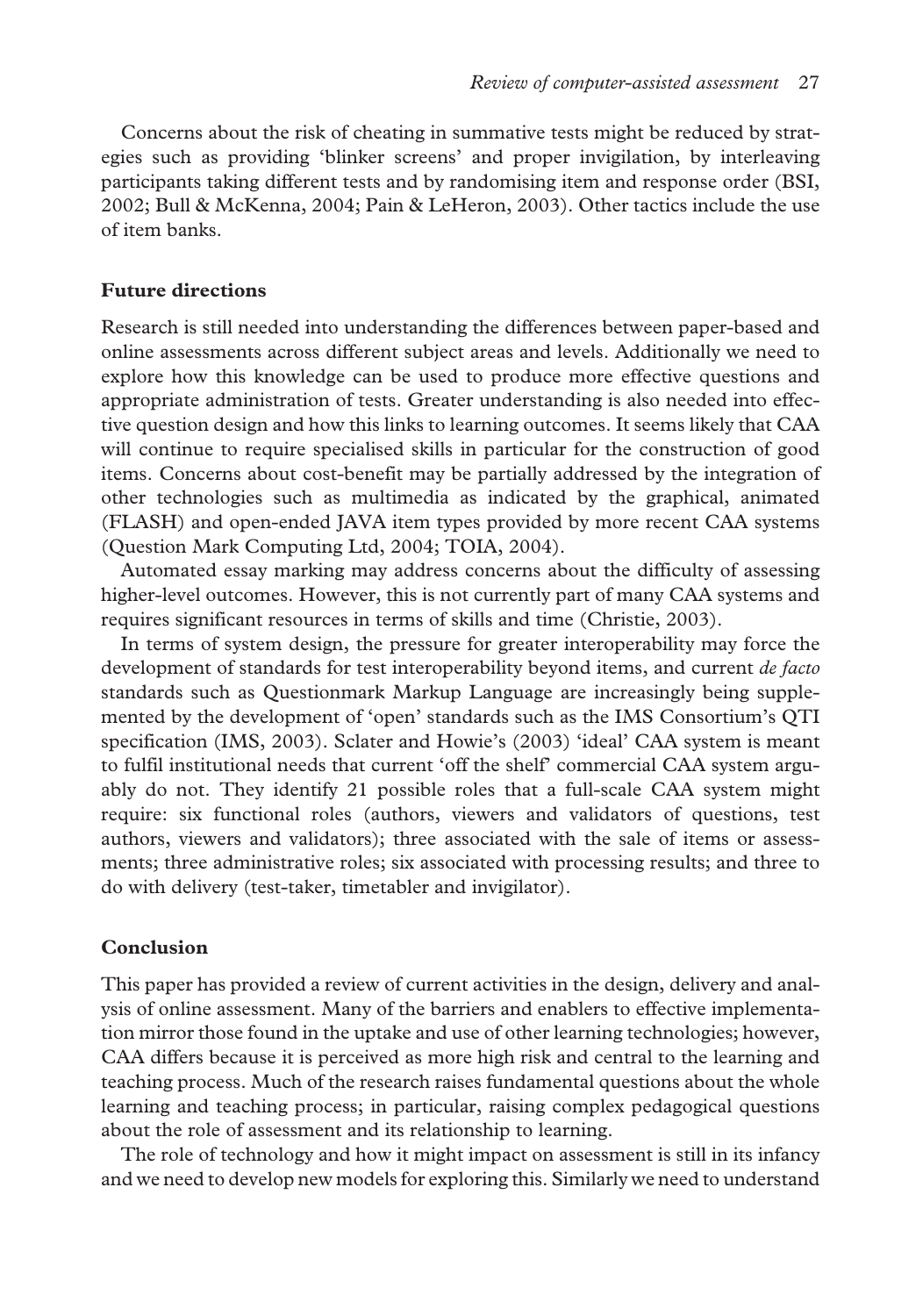more about the barriers and enablers to using these tools effectively and mechanisms for addressing these. In light of this there are real issues in terms of what we might expect or want students to learn. In addition there is a general shift across education from assessment of products or outputs to assessing the processes of learning. Therefore we need to consider what we want to be assessing and how best to do this.

Similarly, issues arise given the new forms of communication and collaborations that are now possible. How can we measure the interactions that occur within an online discussion forum and how can we attribute this in terms of student learning? What about those who do not contribute—'the lurkers'—are they opting out or learning differently (e.g. vicariously by reading and reflection on the postings of others)? Conole (2004b) lists a number of questions CAA researcher need to address, including exploration of which new forms of assessment might arise as a result of the impact of technologies. CAA raises fundamental questions about the whole learning and teaching process that we need to research and address if we can achieve the desired goal of maximising the potential technologies offer to improve learning, teaching and assessment.

#### **References**

AERA (1999) *Standards for educational and psychological testing* (Washington, DC, AERA).

- ALT (2003) The future of higher education: the Association for Learning Technologies response to the white paper. Available online at: http://www.alt.ac.uk/docs/he\_wp\_20030429\_final.doc (accessed 19 December 2003).
- ATP (2003) *Guidelines for computer-based testing* (Washington, DC, ATP).
- Anderson, L., Krathwohl, D. & Bloom, B. (2001) *A taxonomy for learning, teaching, and assessing: a revision of Bloom's taxonomy of educational objectives* (New York, Longman).
- Ashton, H. S., Schofield, D. K. & Woodgar, S. C. (2003) Piloting summative web assessment in secondary education, in: J. Christie (Ed.) *Proceedings of the 7th International Computer–Assisted Assessment Conference,* Loughborough University, 8–9 July 2003*.*
- Ashton, H. S., Beavers, C. E., Schofield, D. K. & Youngson, M. A. (2004) Informative reports experiences from the Pass-IT project, in: M. Ashby and R. Wilson (Eds) *Proceedings of the 8th International Computer–Assisted Assessment Conference,* Loughborough University, 6–7 July 2004*.*
- Barnett, R. (1997) *Higher education: a critical business* (Buckingham, Society for Research into Higher Education and the Open University Press).
- Baty, P. (2004, March 12) Litigation fees top £15m as academic disputes grow, *Times Higher Education Supplement,* 2004, p. 7.
- Bennett, R. E. (2002a) Inexorable and inevitable: the continuing story of technology and assessment. *Journal of Technology, Learning and Assessment,* 1. Available online at: http:// www.bc.edu/research/intasc/jtla/journal/pdf/v1n1\_jtla.pdf (accessed 17 July 2004).
- Bennett, R. E. (2002b) *Using electronic assessment to measure student performance.* The State Education Standard, National Association of State Boards of Education.
- Bloom, B., Engelhart, M., Furst, E., Hill, W. & Krathwohl, D. (1956) *Taxonomy of educational objectives: the classification of educational goals. Handbook 1: cognitive domain* (London, Longman).
- Boyle, A., Hutchison, D., O'Hare, D. & Patterson, A. (2002) Item selection and application in higher education, in: M. Danson (Ed.), *6th International CAA Conference* (Loughborough, Loughborough University).
- Boyle, A. & O'Hare, D. (2003) Assuring quality computer-based assessment development in UK higher education, in: J. Christie (Ed.) *7th International CAA Conference,* Loughborough University, 8–9 July 2004.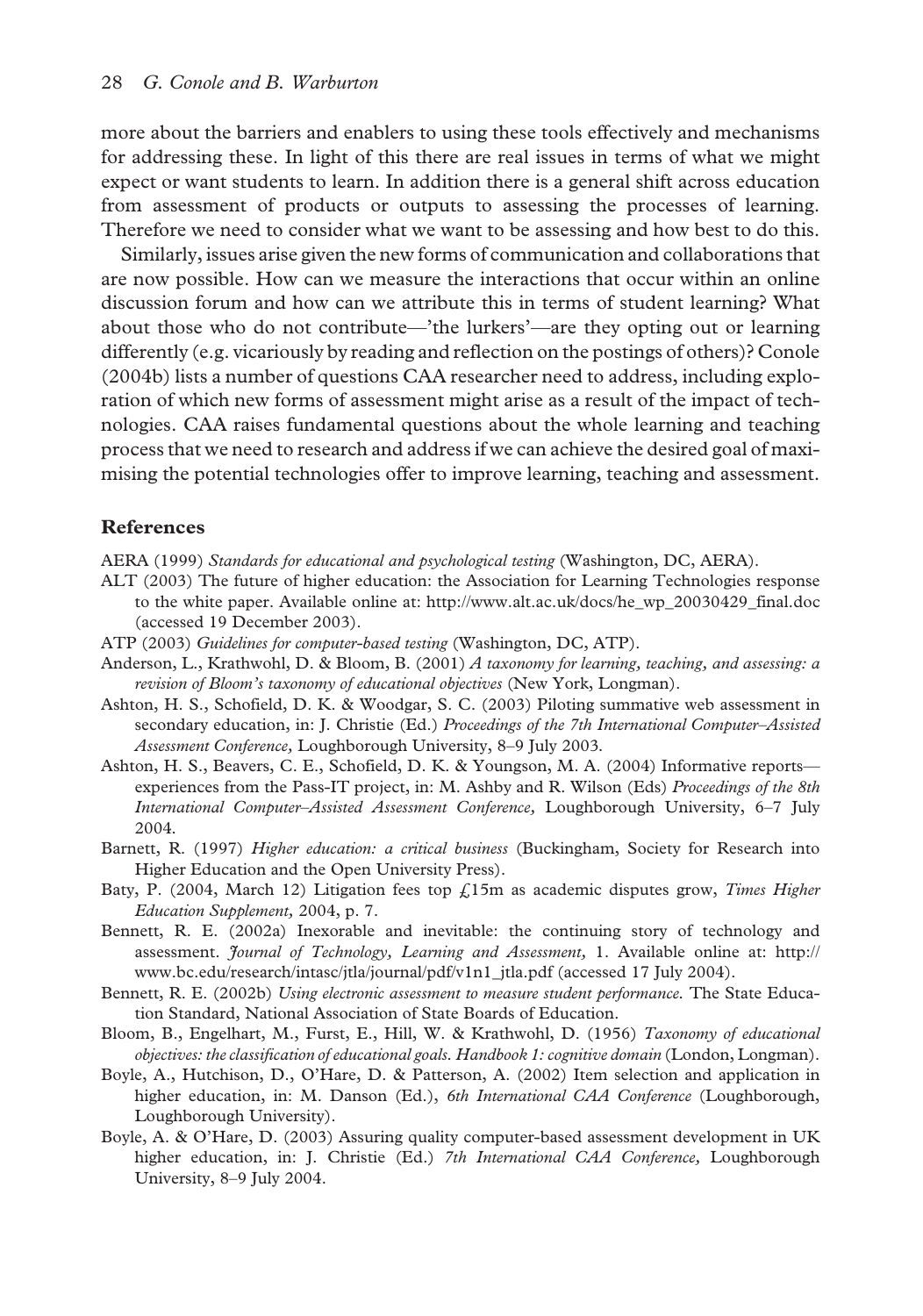- Brown, G., Bull, J. & Pendlebury, M. (1997) *Assessing student learning in higher education* (Routledge, London).
- BSI (2002) *Code of practice for the use of information technology (IT) in the delivery of assessments* (London, BSI).
- Bull, J. (1999) Update on the National TLTP3 Project The Implementation and Evaluation of Computer-assisted Assessment, in: M. Danson (Ed.), *3rd International CAA Conference,* Loughborough University, 16–17 June 1999.
- Bull, J. (2001) *TLTP85 implementation and evaluation of computer-assisted assessment: final report.* Available online at: www.caacentre.ac.uk/dldocs/final\_report.pdf (accessed16 March 2003).
- Bull, J. & Hesketh, I. (2001) Computer-assisted assessment centre update, in M. Danson & C. Eabry (Eds) *5th International CAA Conference,* Loughborough University, 2–3 July 2001.
- Bull, J. & Mckenna, C. (2000) Computer-assisted assessment centre (TLTP3) update, in: M. Danson (Ed.) *4th International CAA Conference,* Loughborough University, 21–22 June 2000.
- Bull, J. & McKenna, C. (2004) *Blueprint for computer-assisted assessment* (London, RoutledgeFalmer)
- Christie, J. (2003) Automated essay marking for content—does it work?, in J. Christie. (Ed.) *7th International CAA Conference,* Loughborough, 8–9 July 2001.
- Conole, G. (2004a) *Report on the effectiveness of tools for e-learning,* report for the JISC commissioned Research Study on the Effectiveness of Resources, Tools and Support Services used by Practitioners in Designing and Delivering E-Learning Activities.
- Conole, G. (2004b) *Assessment as a catalyst for innovation,* invited keynote and paper for the Quality Assurance Agency for Higher Education, Assessment Workshop 5. Available online at: http:// www.qaa.ac.uk/scottishenhancement/events/default.htm (accessed 10 September 2004).
- Conole, G. & Dyke, M. (2004) What are the affordances of Information and communication technologies?, *ALT-J,* 12(2), 111–123.
- Cosemans, D., Van Rentergem, L., Verburgh, A. & Wils, A. (2002) Campus wide setup of question mark perception (V2.5) at the Katholieke Universiteit Leuven (Belgium)—facing a large scale implementation, in: M. Danson (Ed.) *5th International CAA Conference,* University of Loughborough, 2–3 July 2001.
- Danson, M. (2003) *Implementing online assessment in an emerging MLE: a generic guidance document with practical examples* (Bristol, JISC).
- Danson, M., Dawson, B. & Baseley, T. (2001) Large scale implementation of question mark perception (V2.5)—experiences at Loughborough University, in: M. Danson (Ed.) *6th International CAA Conference,* Loughborough University, 2–3 July 2001.
- Davies, P. (2001) CAA must be more than multiple-choice tests for it to be academically credible?, in: M. Danson & C. Eabry (Eds) *5th International CAA Conference,* Loughborough University.
- Davies, P. (2002) There's no confidence in multiple-choice testing, in: M. Danson (Ed.) *6th International CAA Conference,* Loughborough University, 4–5 July 2002.
- Duke-Williams, E. & King, T. (2001) Using computer-aided assessment to test higher level learning outcomes, in: M. Danson & C. Eabry (Eds) *5th International CAA Conference,* Loughborough University, 2–3 July 2001.
- Farrer, S. (2002) End short contract outrage, MPs insist, *Times Higher Education Supplement.*
- Farthing, D. & McPhee, D. (1999) Multiple choice for honours-level students?, in: M. Danson (Ed.) *3rd International CAA Conference,* Loughborough University, 16–17 June 1999.
- Fiddes, D. J., Korabinski, A. A., McGuire, G. R., Youngson, M. A. & McMillan, D. (2002) Are mathematics exam results affected by the mode of delivery?, *ALT-J,* 10(6), 1–9.
- Gardner-Medwin, A. & Gahan, M. (2003) Formative and summative confidence-based assessment, in: J. Christie (Ed.) *7th International CAA Conference,* Loughborough University, 8–9 July 2003.
- Gitomer, D. H., Curtis, M. E., Glaser, R. & Lensky, D. B. (1987) Processing differences as a function of item difficulty in verbal analogy performance, *Journal of Educational Psychology,* 79, 212–219.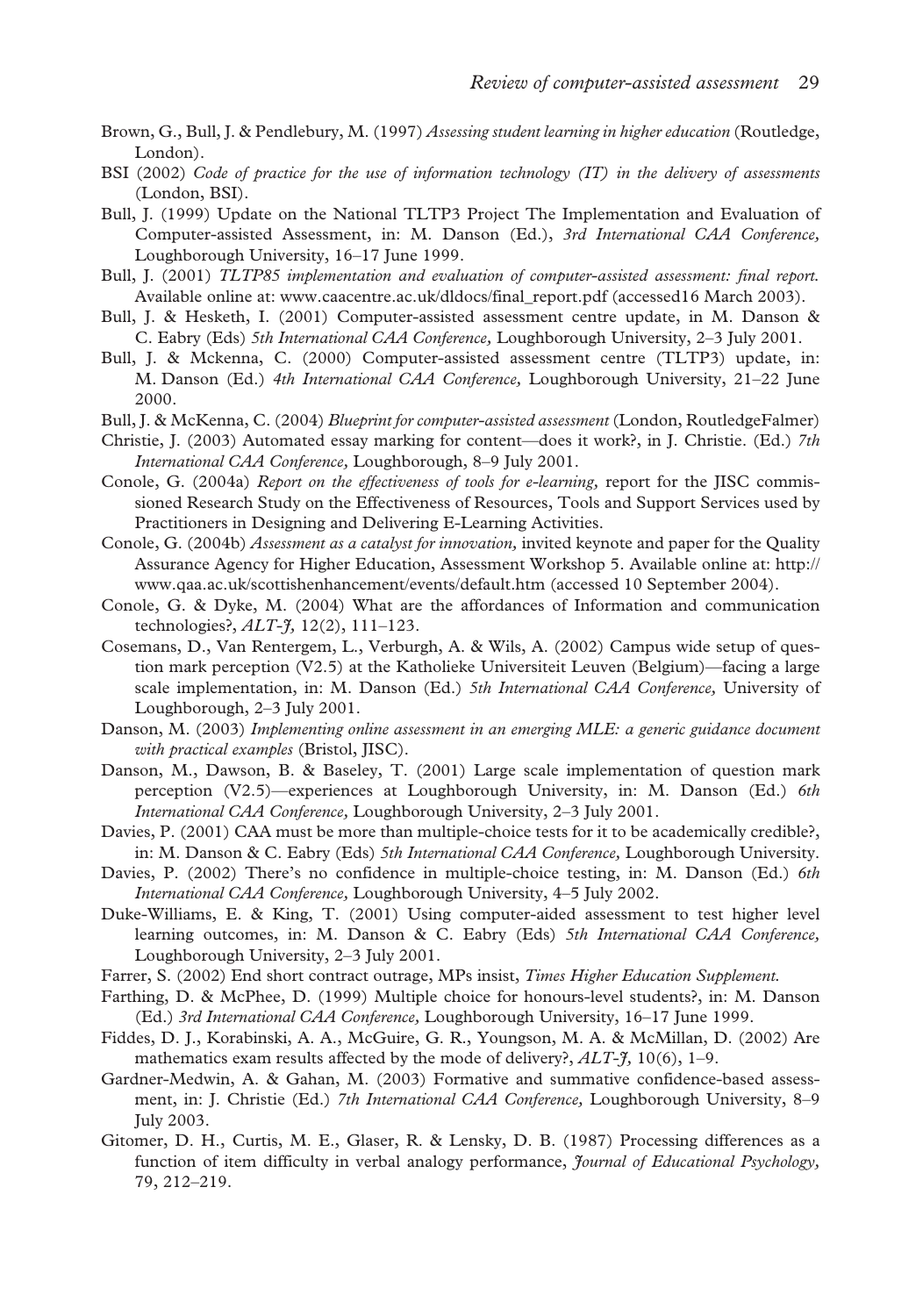- Goddard, A. (2002, November 1) Universities blamed for exam fiasco, *Times Higher Education Supplement,* p. 7.
- Hambrick, K. (2002) *Critical issues in online, large-scale assessment: An exploratory study to identify and refine issues.* Unpublished Ph.D. thesis, Capella University.
- Harwood, I. (2004) What happens when computer-assisted assessment goes wrong?, *British Journal of Educational Technology,* submitted.
- Harwood, I. & Warburton, W. (2004) Thinking the unthinkable: using project risk management when introducing computer-assisted assessments, in: M. Ashby & R. Wilson (Eds) *8th International CAA Conference,* Loughborough University, 6–7 July 2004.
- Imrie, B. (1995) Assessment for learning: quality and taxonomies, *Assessment and Evaluation in Higher Education,* 20, 171–189.
- IMS (2003) *QTI Enterprise v1.1 specs, examples and schemas.* Available online at: http:// www.imsglobal.org/specificationdownload.cfm (accessed 2 March 2003).
- Kennedy, N. (1998) *Experiences of assessing LMU students over the web.* Leeds Metropolitan University.
- Krathwohl, D., Bloom, B. & Masia, B. (1964) *Taxonomy of educational objectives the classification of educational goals* (London, Longman).
- Laurillard, D. (2002,) *Rethinking university teaching a conversational framework for the effective use of learning technologies* (2nd edn) (London, RoutledgeFalmer).
- Lay, S. & Sclater, N. (2001) Question and test interoperability: an update on national and international developments, in: M. Danson & C. Eabry (Eds) *5th International CAA Conference,* Loughborough University, 2–3 July 2001.
- Lilley, M. & Barker, T. (2003) An evaluation of a computer adaptive test in a UK university context, in: J. Christie (Ed.) *7th International CAA Conference,* Loughborough University, 8–9 July 2003.
- Mason, O. & Grove-Stephensen, I. (2002) Automated free text marking with paperless school, in: M. Danson (Ed.) *6th International CAA Conference,* Loughborough University, 2–3 July 2001.
- McAlpine, M. (2002a) *Principles of assessment* (Luton, CAA Centre).
- McAlpine, M. (2002b) *Design requirements of a databank* (Luton, CAA Centre).
- McAlpine, M. (2002c) *A summary of methods of item analysis* (Luton, CAA Centre).
- McAlpine, M. & Hesketh, I. (2003) Multiple response questions—allowing for chance in authentic assessments, in: J. Christie (Ed.) *7th International CAA Conference,* Loughborough University, 8–9 July 2000.
- McKenna, C. (2001) Academic approaches and attitudes towards CAA: a qualitative study, in: M. Danson & C. Eaborg (Eds) *5th International CAA Conference,* Loughborough University, 2–3 July 2001.
- McKenzie, D., Hallam, B., Baggott, G. & Potts, J. (2002) TRIADS experiences and Developments, in: M. Danson (Ed.) *6th International CAA Conference,*Loughborough University, 2–3 July 2002.
- Miller, A., Imrie, B. & Cox, K. (1998) *Student assessment in higher education: a handbook for assessing performance* (London, Kogan Page).
- Mills, C., Potenza, M., Fremer, J. & Ward, C. (Eds) (2002) *Computer-based testing—building the foundation for future assessment* (New York, Lawrence Erlbaum Associates).
- Outtz, J. L. (1998) Testing medium, validity and test performance, in: M. D. Hakel (Ed.) *Beyond multiple choice evaluating alternative to traditional testing for selection* (New York, Lawrence Erlbaum Associates).
- O'Reilly, M. & Morgan, C. (1999) Online assessment: creating communities and opportunities, in: S. Brown, P. Race & J. Bull (Eds) *Computer-assisted assessment in higher education* (London, Kogan Page), 149–161.
- Pain, D. & Leheron, K. (2003) WebCT and online assessment: the best thing since SOAP?, *Educational Technology and Society,* 6, 62–71.
- Paterson, J. S. (2002) What's in a name? A new hierarchy for question types, in: M. Danson (Ed.) *6th International CAA Conference,* Loughborough University, 4–5 July 2002.